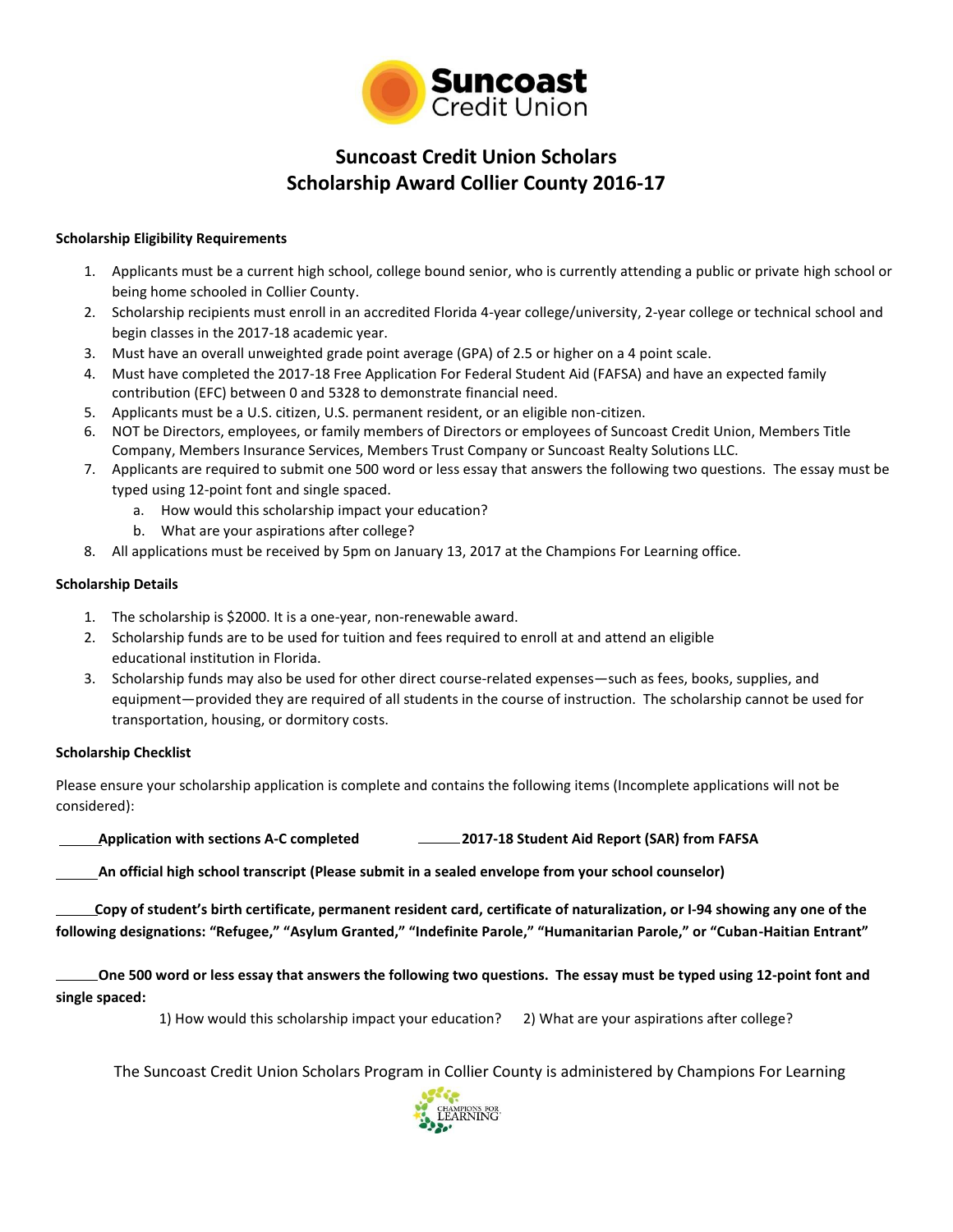

# **Suncoast Credit Union Scholars Scholarship Award Collier County 2016-17**

**Applications are due by 5pm on January 13, 2017**

**Please submit your completed application to Champions For Learning, 3606 Enterprise Ave, Suite 150, Naples, FL 34104 or fax 239-643-4799**

| <b>SECTION A: Student Identification Information</b>                                                                                                                                                                                                                                                                                                                                                                                   |     |                   |                |  |
|----------------------------------------------------------------------------------------------------------------------------------------------------------------------------------------------------------------------------------------------------------------------------------------------------------------------------------------------------------------------------------------------------------------------------------------|-----|-------------------|----------------|--|
| Student Name                                                                                                                                                                                                                                                                                                                                                                                                                           |     | Social Security # |                |  |
| Student ID number (If enrolled in Collier County Public Schools) __________________________________                                                                                                                                                                                                                                                                                                                                    |     |                   |                |  |
|                                                                                                                                                                                                                                                                                                                                                                                                                                        |     |                   |                |  |
|                                                                                                                                                                                                                                                                                                                                                                                                                                        |     |                   | Male<br>Female |  |
|                                                                                                                                                                                                                                                                                                                                                                                                                                        |     |                   |                |  |
| Street, Apt #                                                                                                                                                                                                                                                                                                                                                                                                                          |     |                   | City, Zip      |  |
|                                                                                                                                                                                                                                                                                                                                                                                                                                        |     |                   |                |  |
|                                                                                                                                                                                                                                                                                                                                                                                                                                        |     |                   |                |  |
| Student Race: American Indian/Native American ___________ Asian _________<br>Black/African-American ____________ Caucasian ____________ Pacific Islander/Hawaiian __________<br>Hispanic  __________<br>Multicultural Dther Chemical Communication of the Chemical Chemical Chemical Chemical Chemical Chemical Chemical Chemical Chemical Chemical Chemical Chemical Chemical Chemical Chemical Chemical Chemical Chemical Chemical C |     |                   |                |  |
| Is student a U.S. Citizen?                                                                                                                                                                                                                                                                                                                                                                                                             | Yes | No.               |                |  |
| Is student a Permanent Non-Resident?                                                                                                                                                                                                                                                                                                                                                                                                   | Yes | No                |                |  |
| Is student an Eligible Non-Citizen?<br>Yes                                                                                                                                                                                                                                                                                                                                                                                             |     | No                |                |  |